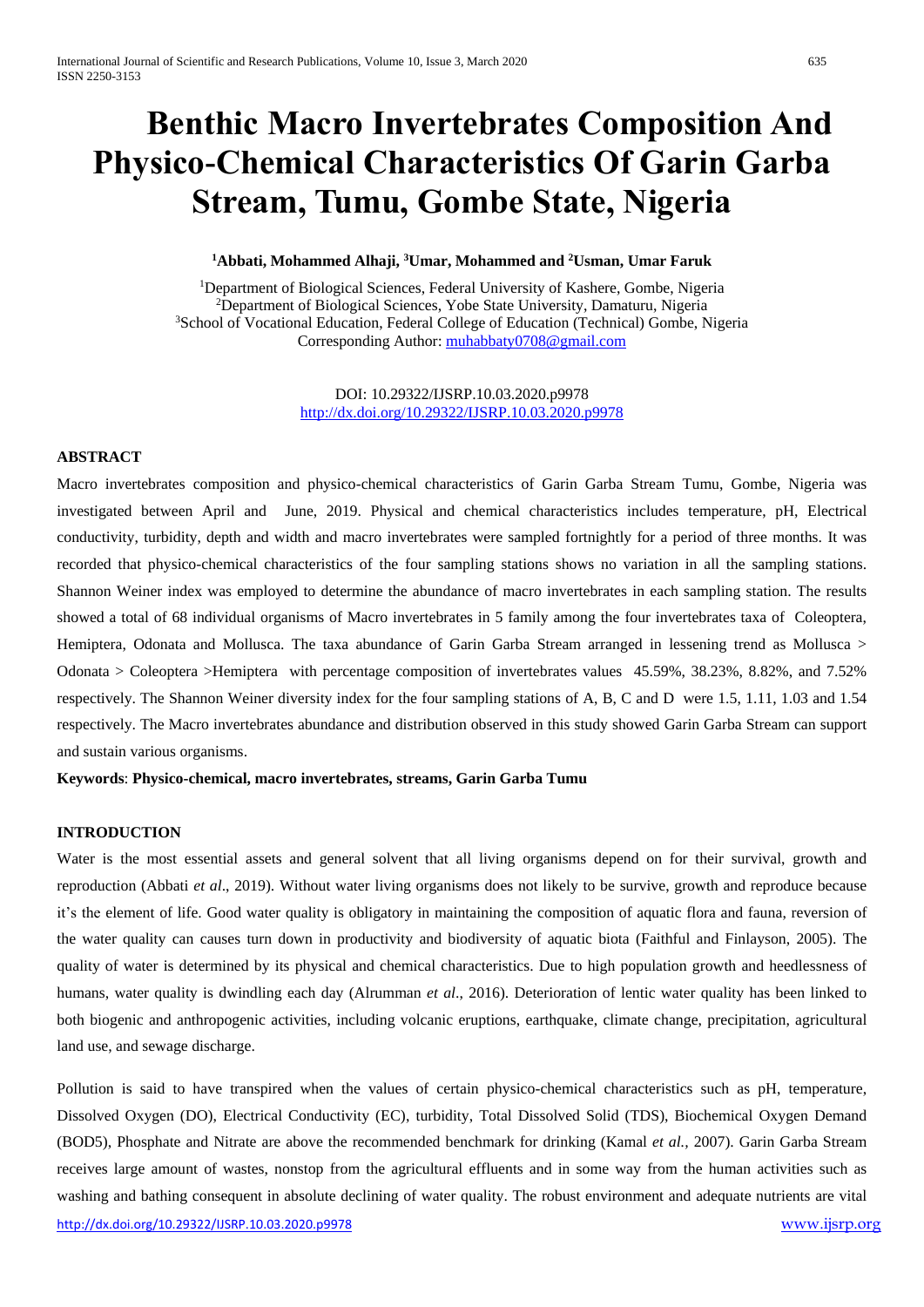for living and growth of aquatic organisms (Alam *et al.*, 2007). Physico-chemical characteristics of the water body facilitate to determine the productivity level of aquatic ecosystem. The highest productivity is obtained when the physical and chemical characteristics are at the ultimate level. Water quality plays a part in plateful decision-making process for pollution control in environment protection purpose (Kamal *et al.,* 2007). Water quality assessment is an incessant process as it gives an update of the health status of water and its fitness for various purposes such as bathing, drinking, irrigation and its capability to support aquatic lives (Akpomie *et al*., 2014).

Water desires in all living creatures, from minute to larger organisms are ever-increasing on a daily basis, but the supply of drinking water is a considerable setback, as all water resources have got to the point of predicament due to increase in population growth and unexpected industrial revolution (Bibbi *et al*., 2016).

Benthic invertebrates possess several proliferative strategies and life cycles, with some categories such as snails and worms spending their entire lives in aquatic ecosystem, while others, for example some insect larvae or nymphs, only spend part of their life in the water, their winged adults live in terrestrial ecosystem (Umar *et al.,* 2013).

Benthic invertebrates can be abundant in freshwater and can be used as indicators of changes in water quality; they also form an important part of aquatic food webs. Because of their capability to respond to physico-chemical changes in freshwater conditions, benthic invertebrates are mostly used as biomarkers ñ can provide vital information on the level of biogenic and anthropogenic disturbance (Umar *et al.,* 2013).

Benthic Macro invertebrates are aquatic organisms that can be seen with the naked eyes inhabited in the bottom of the aquatic ecosystems such as lakes, stream, river and ponds. Some are found often restricted at the bottom of the stream for their feeding and at the top for respiration. They play an essential role in cycling of nutrients and transfer of energy from lower trophic level to higher in a food chain. They are classified as shredders, filter feeders and scrappers depending on the size of food such as FPOM, CFOM and organic debris as well as their functional feeding habit (Umar *et al*.,2014).

Macro invertebrates are organisms used as a biological makers of water quality base on their responsiveness to alteration in ecological conditions of the environment, some can only be seen when the quality of water is within the acceptable or recommended limit while others can only be found when the quality of water is totally polluted (Umar, 2017).

Regardless of an assortment of studies on Physico-chemical characteristics and Benthic macro invertebrates distribution and abundance of water in Gombe state, readily available was no known study on water physico-chemical characteristics and Benthic macro invertebrates abundance and distribution of Garin Garba Stream, Tumu. Consequently, this investigation served as baseline information for further research. Its aimed at investigation of the physico-chemical characteristics and Benthic macro invertebrates distribution and abundance of Garin Garba Stream, Tumu, Gombe, Nigeria.

## **MATERIALS AND METHOD**

## **Study Area**

Garin Garba stream situated in the eastern part of Tumu Village in Akko Local Government Area of Gombe State. This Stream sourced its water from hilly rocks and discharge the water to Garin Garba river. It forms part of the abundant ecological habitat connected with Freshwater ecosystems in Gombe State. The Stream lies between latitude 10.02°8.8N and longitude 11.02°38.9E.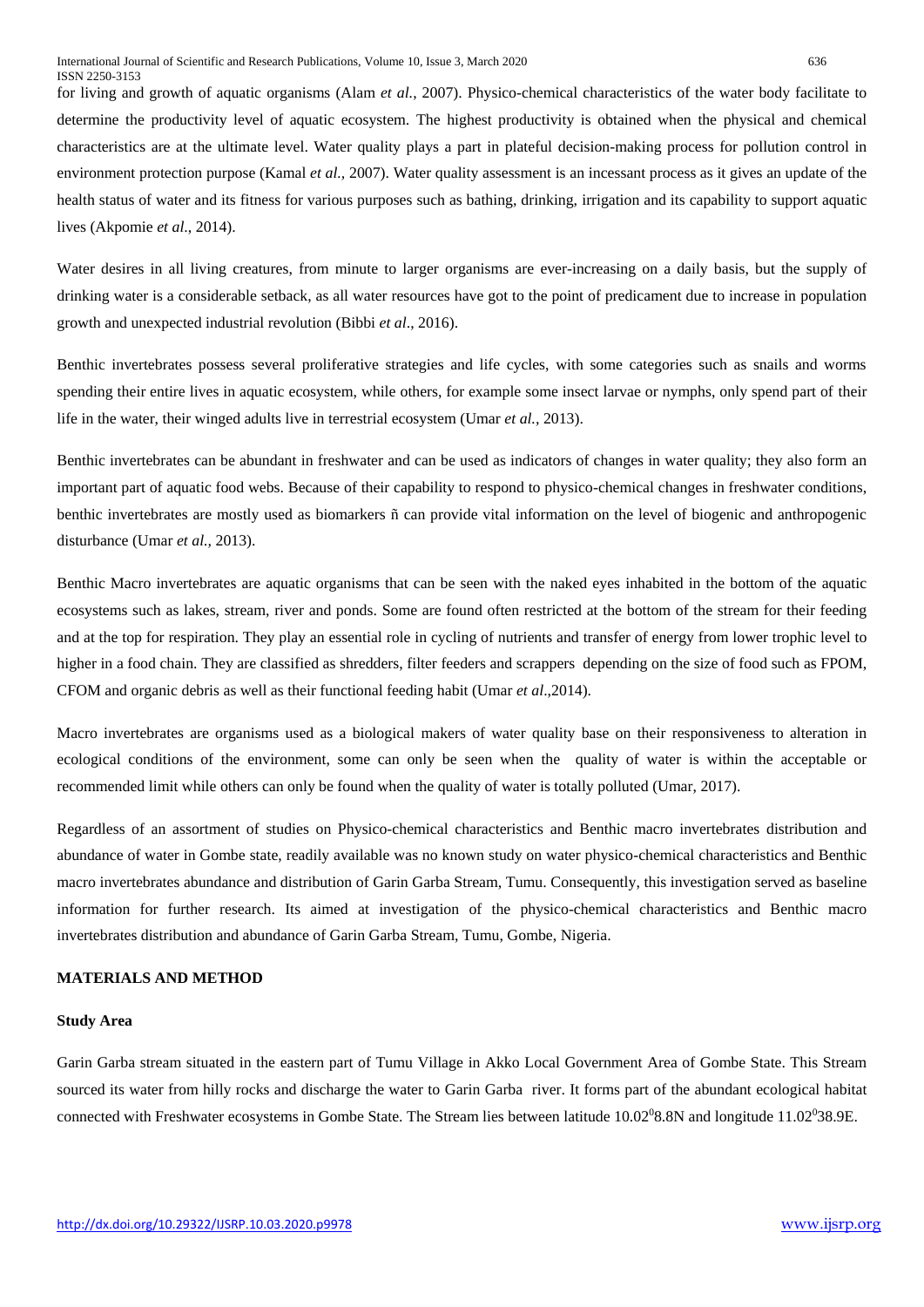## **Figure 1: Map of study area showing Tumu, Gombe State, Nigeria**



#### **Sampling method**

The Macro invertebrates collected using scoop net of mesh size 500um in each sampling station following the method employed by Umar *et al.,* (2014). The sample was collected fortnightly for a period of three months (April-June, 2019). Samples collected were cautiously preserved in 70% ethanol and 4% formalin and transported to the laboratory for sorting and identification to the lowest possible taxonomic level, using binocular microscope and taxa keys such as Umar *et al.,* (2013**).**

#### **Physico-chemical characteristics**

Water samples were collected from four different stations on the stream and mean values of the four stations were worked out and recorded. The sampling was conducted fortnightly between April-June, 2019. Sampling was done between 8.00am and 10.00am. The physico-chemical characteristics determined includes Temperature, pH, Electrical conductivity, Total dissolved solid, depth and width using digital meters as described by Umar *et al.,* (2018).

## **Benthic invertebrates Abundance and Distribution Estimation**

The Macro invertebrates abundance were analyzed and presented using Excel Microsoft office. Shannon Weiner biodiversity index was employed to determine the Macro invertebrates abundance of each sampling station in Garin Garba Stream. Shannon Weiner's equation is given by:

H=-E Pi In Pi

Hmax= ln S

Evenness (E)= H/Hmax

Where:

P=Proportion of total samples represented by species i

S= Species richness

Hmax= Maximum diversity possible.

## **RESULTS AND DISCUSSION**

#### **Physico-chemical Characteristics**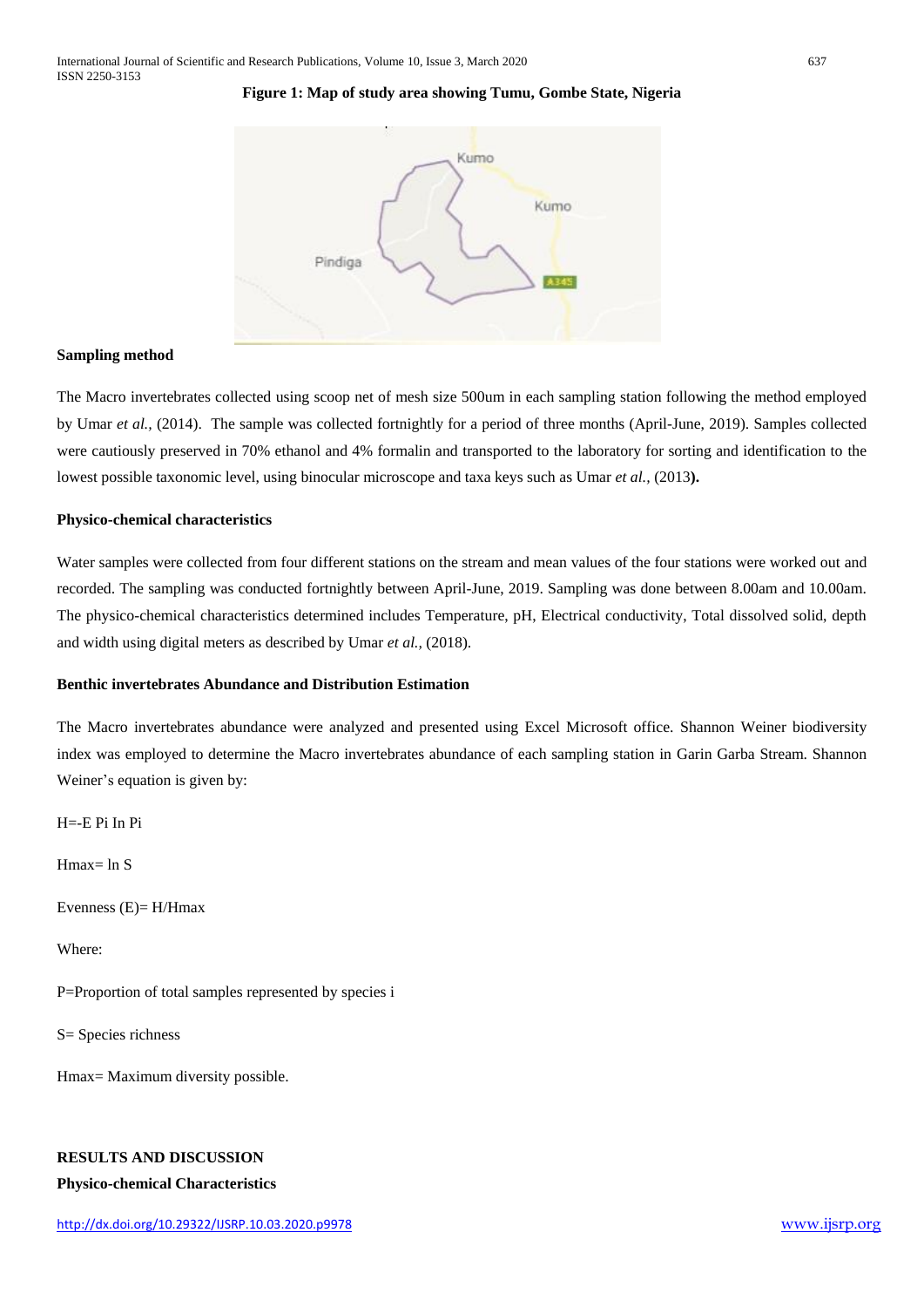The results of physical and chemical characteristics of water in Garin Garba stream at four different sampling stations A, B, C and D were presented in table 1. Water temperature ranged between 25.8-27<sup>0</sup>C with the mean values of 26.3<sup>0</sup>C in the four stations of the stream. Station D had the highest mean temperature of  $27^0C$  while station B had the lowest temperature of  $25.8^0C$  (Table 1). The hydrogen ion concentration (pH) variation indicates that all the stations (A, B, C and D) had varied pH values of 7.9, 7.5, 7.7 and 7.8 respectively. Dissolved oxygen ranged from 6.4-6.9 mg/L in all the stations. Station A had the highest dissolved oxygen and stream C was lowest (Table 1). The highest turbidity was observed in station D with 0.4 NTU and the least turbidity level was in station B with 0.1 NTU respectively. The electrical conductivity of the four sampling stations ranged from  $280-320 \mu S/cm$ . Station D recorded the highest with 320 while station A had the lowest with 280µS/cm. In terms of width and depth, all the stations ranged 2.0-4.0m depth and 3.8-5.2 width respectively (Table 1).

| Physico-chemical characteristics       | <b>Station A</b> | <b>Station B</b> | <b>Station C</b> | <b>Station D</b> | Range       |
|----------------------------------------|------------------|------------------|------------------|------------------|-------------|
| Temperature $(^0C)$                    | 26.4             | 25.9             | 25.8             | 27               | 25.8-27     |
| pH                                     | 7.9              | 7.5              | 7.7              | 7.8              | $7.5 - 7.9$ |
| Dissolved Oxygen (mg/L)                | 6.9              | 6.8              | 6.4              | 6.6              | $6.4 - 6.9$ |
| <b>Turbidity (NTU)</b>                 | 0.3              | 0.1              | 0.2              | 0.4              | $0.1 - 0.4$ |
| <b>Electrical Conductivity (uS/cm)</b> | 280              | 290              | 286              | 320              | 280-320     |
| Depth(m)                               | $\overline{2}$   | 3                | 3                | $\overline{4}$   | $2.0 - 4.0$ |
| Width (m)                              | 5.2              | 3.8              | 4.6              | 4.2              | $3.8 - 5.2$ |
|                                        |                  |                  |                  |                  |             |

| Table 1: The physico-chemical characteristics of Garin Garba Stream during the study period (April-June, 2019). |  |  |
|-----------------------------------------------------------------------------------------------------------------|--|--|
|                                                                                                                 |  |  |

## **Macro Invertebrates**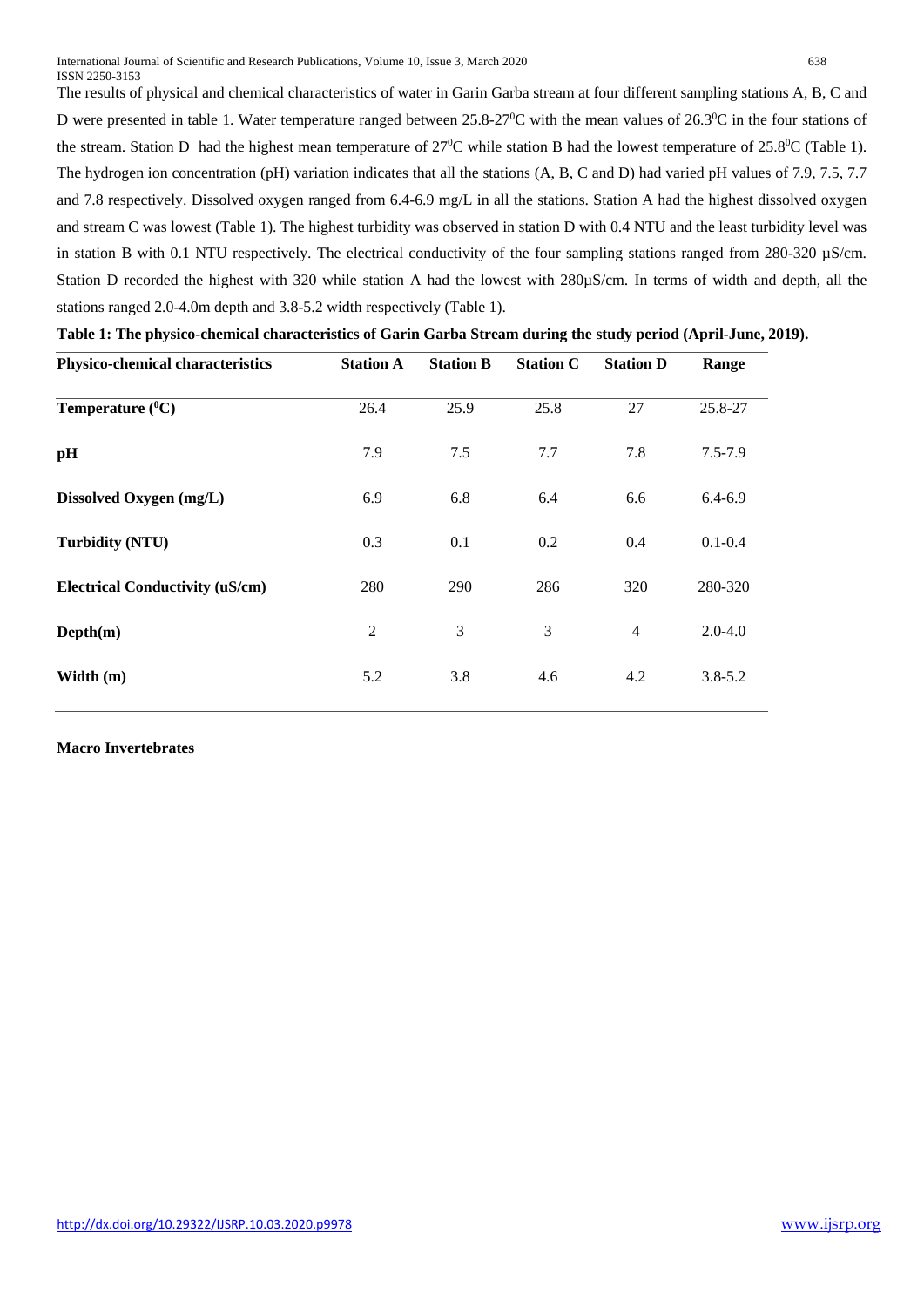The results of macro invertebrates recorded at four different sampling stations comprises of a total of 68 individuals' organisms of

Macro invertebrates consists of five (5) numbers of family among the four (4) taxa of Coleoptera, Hemiptera, Odonata and



Mollusca were recorded through out the study period. The Mollusca were the most abundant benthic macro invertebrates taxon comprising 45.59% of the invertebrates abundance followed by Odonata with 38.24%, Coleoptera with 8.8%, and least abundant Hemiptera with 7.35%, (table 3, Fig. 2).

|       | Figure 2: The distribution and abundance of macro invertebrates among four sampling stations in Garin Garba stream, |  |  |  |  |
|-------|---------------------------------------------------------------------------------------------------------------------|--|--|--|--|
| 2019. |                                                                                                                     |  |  |  |  |

| Table 2: Checklist of Macro invertebrates present in Garin Garba stream, Tumu, Gombe, Nigeria, 2019. |  |
|------------------------------------------------------------------------------------------------------|--|
|------------------------------------------------------------------------------------------------------|--|

| Macroinvertebrates taxa         | <b>Station A</b> | <b>Station B</b> | <b>Station C</b> | <b>Station D</b> | $Total(\%)$ |
|---------------------------------|------------------|------------------|------------------|------------------|-------------|
| Coleoptera                      |                  |                  |                  |                  |             |
| Dytisdae                        | $\overline{2}$   | $\mathbf{1}$     | $\boldsymbol{0}$ | 3                | 6(8.8)      |
| Hemiptera                       |                  |                  |                  |                  |             |
| Notonectidae                    | $\sqrt{2}$       | $\boldsymbol{0}$ | $\boldsymbol{0}$ | $\mathfrak{Z}$   | 5(7.4)      |
| Odonata                         |                  |                  |                  |                  |             |
| Gomphidae                       | $\sqrt{6}$       | $\,8\,$          | $\sqrt{5}$       | $\tau$           | 26(38.24)   |
| Mollusca                        |                  |                  |                  |                  |             |
| Mellanoidaea                    | $\overline{4}$   | $\mathfrak 3$    | $\sqrt{2}$       | $\overline{4}$   | 13(19.12)   |
| Limnaea                         | $\sqrt{5}$       | $\sqrt{2}$       | $\overline{4}$   | $\boldsymbol{7}$ | 16(26.47)   |
| <b>Shannon Weiner index (H)</b> | 1.5              | 1.11             | 1.03             | 1.54             |             |
| Evenness (E)                    | 0.94             | 0.69             | 0.65             | 0.96             |             |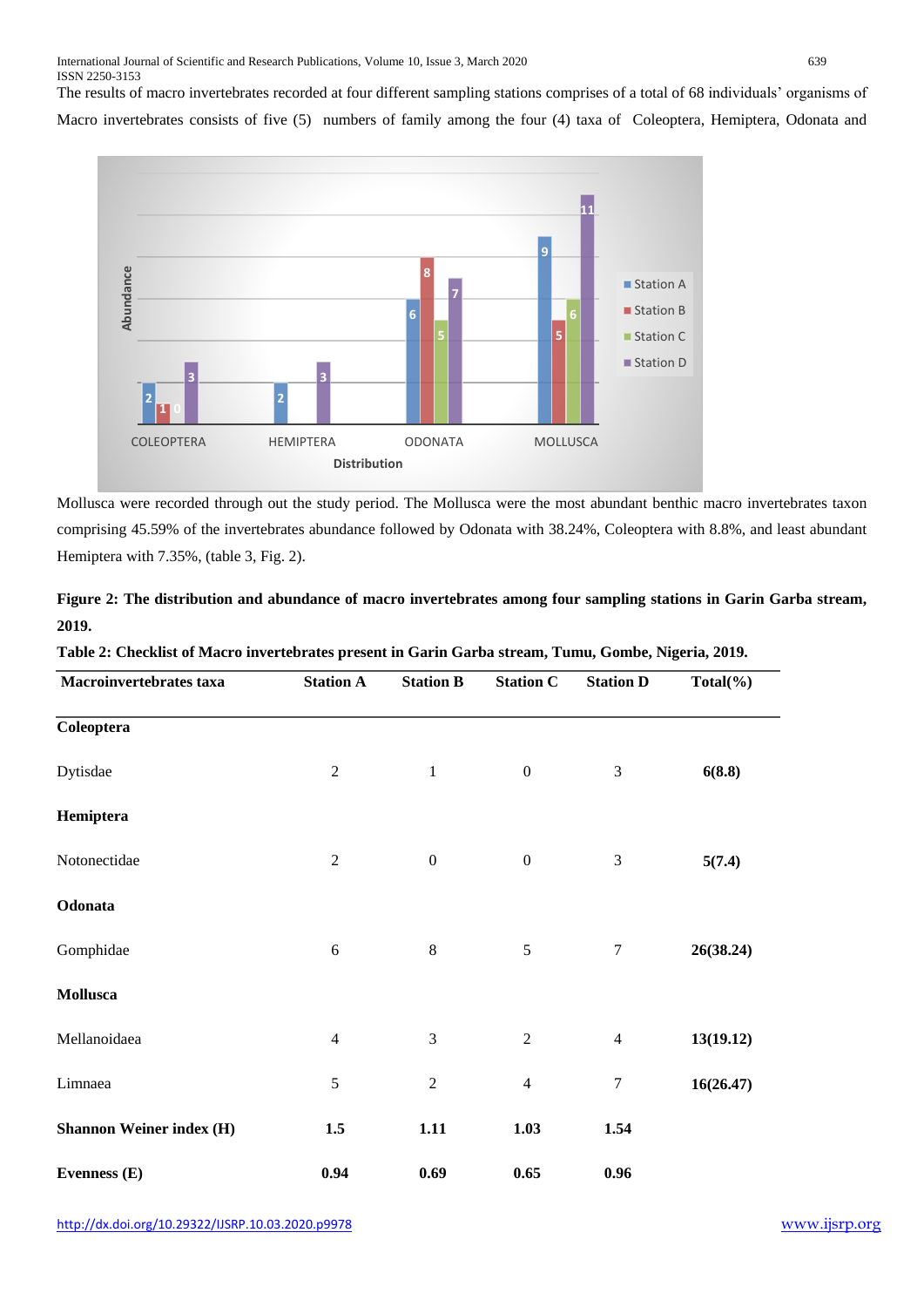| International Journal of Scientific and Research Publications, Volume 10, Issue 3, March 2020<br>ISSN 2250-3153 |     |      |              |     |  |
|-----------------------------------------------------------------------------------------------------------------|-----|------|--------------|-----|--|
| $Richardmath>Richardmathbf{R}$                                                                                  | 5.  | 4    | $\mathbf{3}$ | 5   |  |
| <b>Maximum diversity (Hmax)</b>                                                                                 | 1.6 | 1.39 | 1.2          | 1.6 |  |

# **Table 3: Distribution and abundance of macro invertebrates among four sampling stations in Garin Garba stream, 2019.**

| Macroinvertebrates taxa | Station A Station B Station C Station D Total |                  |                  |        |    | Abundance (%) |
|-------------------------|-----------------------------------------------|------------------|------------------|--------|----|---------------|
| Coleoptera              | $\overline{2}$                                | $\mathbf{1}$     | $\boldsymbol{0}$ | 3      | 6  | 8.82          |
| Hemiptera               | $\mathfrak{2}$                                | $\boldsymbol{0}$ | $\boldsymbol{0}$ | 3      | 5  | 7.35          |
| Odonata                 | 6                                             | $\,8\,$          | 5                | $\tau$ | 26 | 38.23         |
| Mollusca                | 9                                             | 5                | 6                | 11     | 31 | 45.59         |
| Total                   | 19                                            | 14               | 11               | 24     | 68 |               |
| Distribution $(\%)$     | 27.94                                         | 21.88            | 16.18            | 35.29  |    | 100%          |

#### **Coleoptera**

Stations variation of Coleoptera showed that there was highest population count at station D and lowest count at station C (Figure 3). Stations variation showed that stations D and A with total population count of 3 and 2 individual organisms respectively higher than stations B and C with total population count of 1 and 0 individual organisms (Table 3). The Coleoptera identified

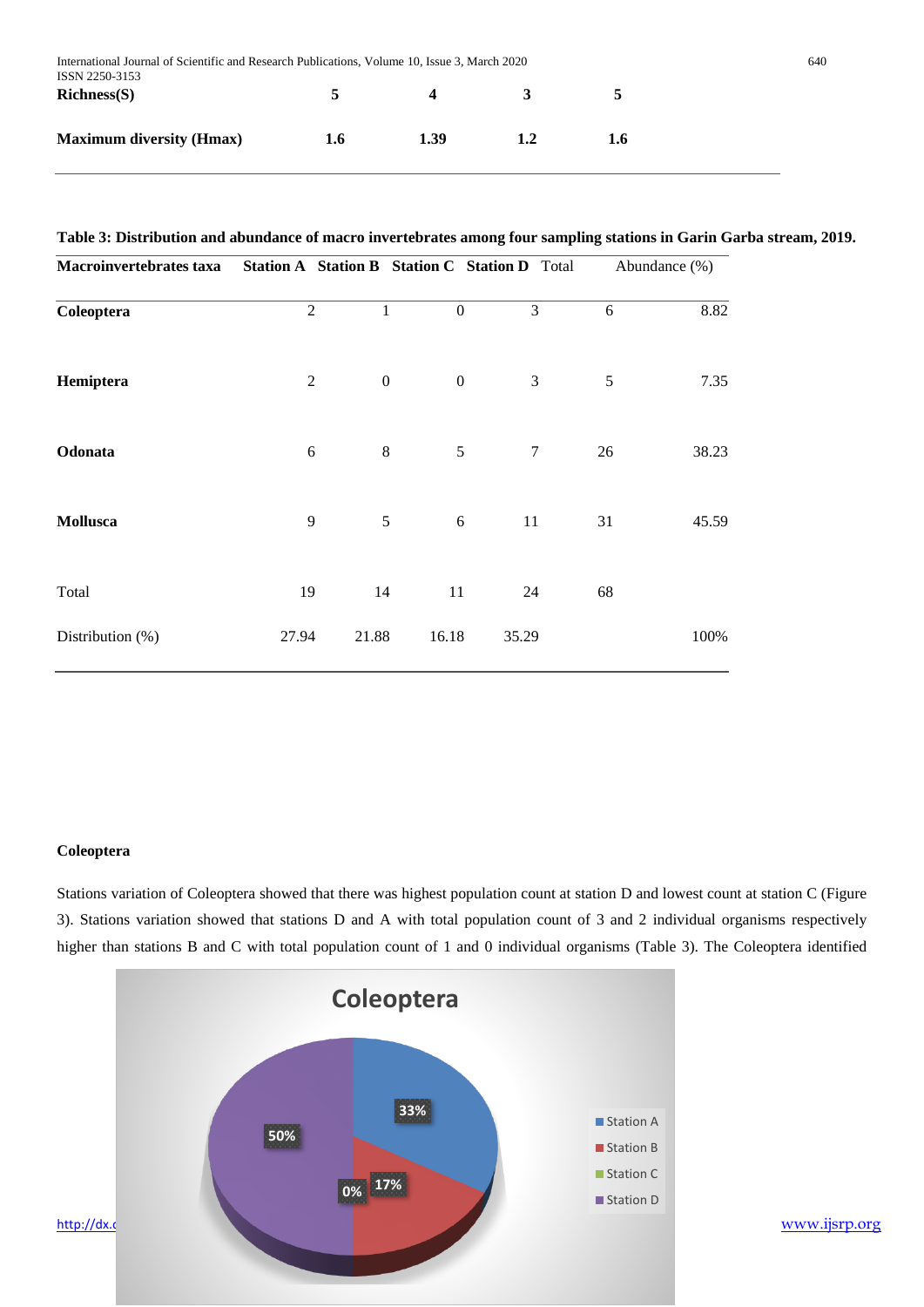## **Figure 3: Distribution and abundance of Coleoptera among four sampling stations in Garin Garba stream, 2019.**

#### **Hemiptera**

The Hemiptera accounted for 7.35% of the population count of benthic invertebrates (68) with a total of five (5) individual organisms identified during the study period (Table 3). The study revealed that there was higher Hemiptera in station D with 60% of individuals followed by station A with 40%, while station C and B no species recorded (Fig. 4). Hemiptera identified during the study period include family Notonectidae



#### **Figure 4: Distribution and abundance of macro invertebrates among four sampling stations in Garin Garba stream, 2019.**

#### **Odonata**

The Odonata accounted for 38.23% of the population count of Macro invertebrate (68) with a total of twenty six (26) individual organisms identified during the study period (Table 3). The study revealed that there was higher Odonata in station B with 31% of individuals followed by station D with 27%, station A with 23% and C with 19% (Fig. 5). Odonata identified during the study period include family Gomphidae.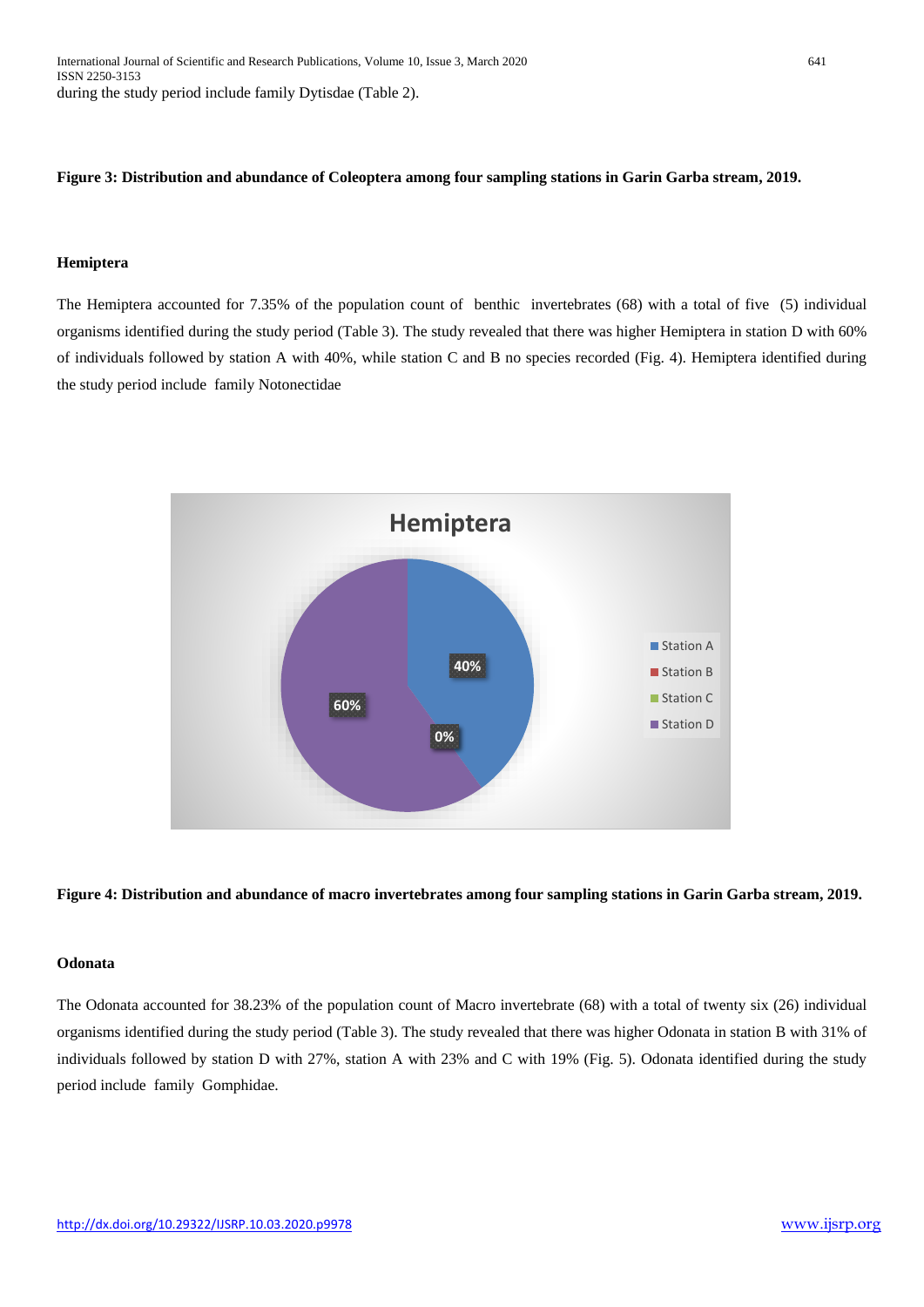

# **Figure 5: Distribution and abundance of macro invertebrates among four sampling stations in Garin Garba stream, 2019. Mollusca**

Stations variation of Mollusca showed that there was highest population count at station D and lowest count at station B (Figure 6). Stations variation showed that stations D and A with percentage of 36 and 29 respectively higher than stations B and C with 19 and 16 percent (Table 3). The Mollusca identified during the study period include Mellanoides and Lymnadae (Table 2)





## **DISCUSSION**

The physical and chemical characteristics of the four sampling stations in Garin Garbage stream were in line with condition of some lowland tropical streams, which indicated that the temperatures recorded in all the sampling stations of the stream were within the tolerable limit for the proliferation, continued existence and development of aquatic organisms and it is in agreement with the findings of Umar *et al.*,(2018) in Dadin Kowa Streams. Longevity and abundance of various streams are mostly dependant on water temperature and any slight change of the mean temperature in the stream could alter the abundance and distribution of flora and fauna of the water (Umar *et al*., 2018). The hydrogen ion concentration (pH) values recorded throughout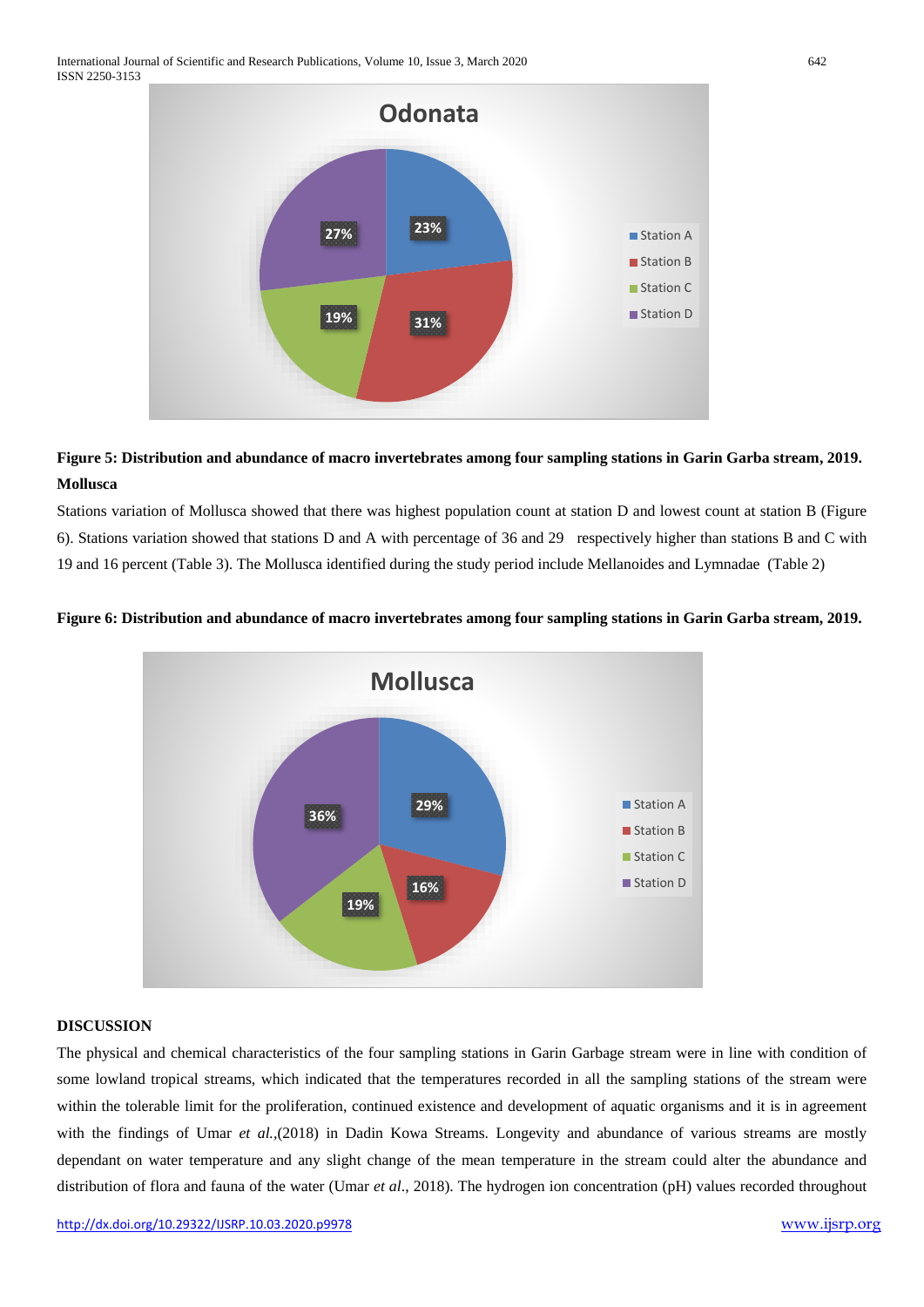the period of study lies within the recommended range (6.5-9) as suitable for survival, reproduction and growth of aquatic living organisms. Adjustment in pH may directly or indirectly affects the aquatic life because all metabolic processes exhibited by water organisms are pH dependant (Okafor *et al.,* 2013). Turbidity in the water may resulted due to organic and inorganic constituents. Throughout this study the recorded turbidity mean were between 0.1-0.4m which is below the recommended standard figure for turbidity by WHO, (2011). Consequently, this finding agrees with the findings of an ealier study which reported a mean turbidity value of 0.06m in some streams in Dadin Kowa (Isah *et al.,* 2018 and Umar et al., 2018). Dissolved oxygen concentration in natural waters depends on the physical, chemical and biochemical activities in the water body. Dissolve oxygen values recorded during this study were slightly higher than the permissible limit of 5.0mg/l. This agrees with the findings of Umar *et al.,* (2018) who reported highier DO of 7.0mg more than the WHO standard value in a study conducted in Dadin Kowa, Gombe, Nigeria. Electrical Conductivity indicates the presence of ions such as magnesium ion, calcium ion in the water which is usually due to the salt intrusion and leaching. The electrical conductivity is an essential water quality characteristic for indicating risks associated with salinity and dissolved substances in the water. The value of electrical conductivity recorded were intermediate and hence suitable for the abundance and distribution of organisms.

The total number of invertebrates observed from this research is quite abundant and this is conform by the fact that streams in tropical were mostly dominated a huge number of invertebrates compared to temperate streams (Sharma and Samita, 2011). In addition, rivers found in tropical region tend to proliferate rapidly; the rate of reproduction and relatively high primary productivity has been suggested as factors responsible (Oscar *et al*., 2015). Macro invertebrates are very essential in indicating ecosystem dynamism in water environment in relation to human disturbances. Benthic invertebrates distribution is mostly affected by the nutrients available and habitat rather than the chemical and physical characteristics (Oscar *et al.,* 2015).

Similar results of distribution and abundance of Macro invertebrates have been reported by Hassan and Umar (2018) and Abbati *et al.* (2020) stated that Mollusca is the most frequent organisms found in Kodon Stream, Gombe State and Lande Stream Tumu, Gombe State and contrary to the finding of Umar *et al*.,(2014) who reported Odonata as the most abundant macro invertebrates in three contrasting streams of Dadin Kowa, Gombe State Nigeria. The abundance of Mollusca in Garin Garba Stream, Tumu may be due to their adaptation strategy to changes in ecological condition and ability to bear up different ecological struggle. Dynamism and alteration in the substrate composition around the Stream stations caused by anthropogenic activities such as bathing, car washing and farming is believed to add more external substances into the water which eventually affects the whole physical and chemical characteristics of the water and hence made it an unfavorable condition for proliferation, survival and development of aquatic organisms. This is in agreement with a work reported by Hassan and Umar, (2018) and Hynes, (1970) who simultaneously reported that the alteration of substrate composition associated with various types of organic contamination have key impact on the bottom community in the stream.

Mostly, the benthic invertebrates found in the Stream served as a biological indicator or biomarkers of water quality. Therefore, any inputs of foreign substances from riparian land used may deplete the amount of dissolved oxygen present and seriously affect the living organisms that largely required an oxygen for their metabolic activities. The higher the invertebrates that utilized more oxygen, the higher will be the quality of water and vice versa. Therefore, Mollusca are organisms that can survived high ecological struggle (Umar, 2014). The abundance of Mollusca in Garin Garba Stream Tumu indicated that, the Stream is very susceptible to pollution**.**

#### **ACKNOWLEDGEMENT**

The author is indebted to the Head of Department of Biological Sciences, Gombe State University for his assistance, back-up and endow with needed laboratory equipment.

#### **REFERENCES**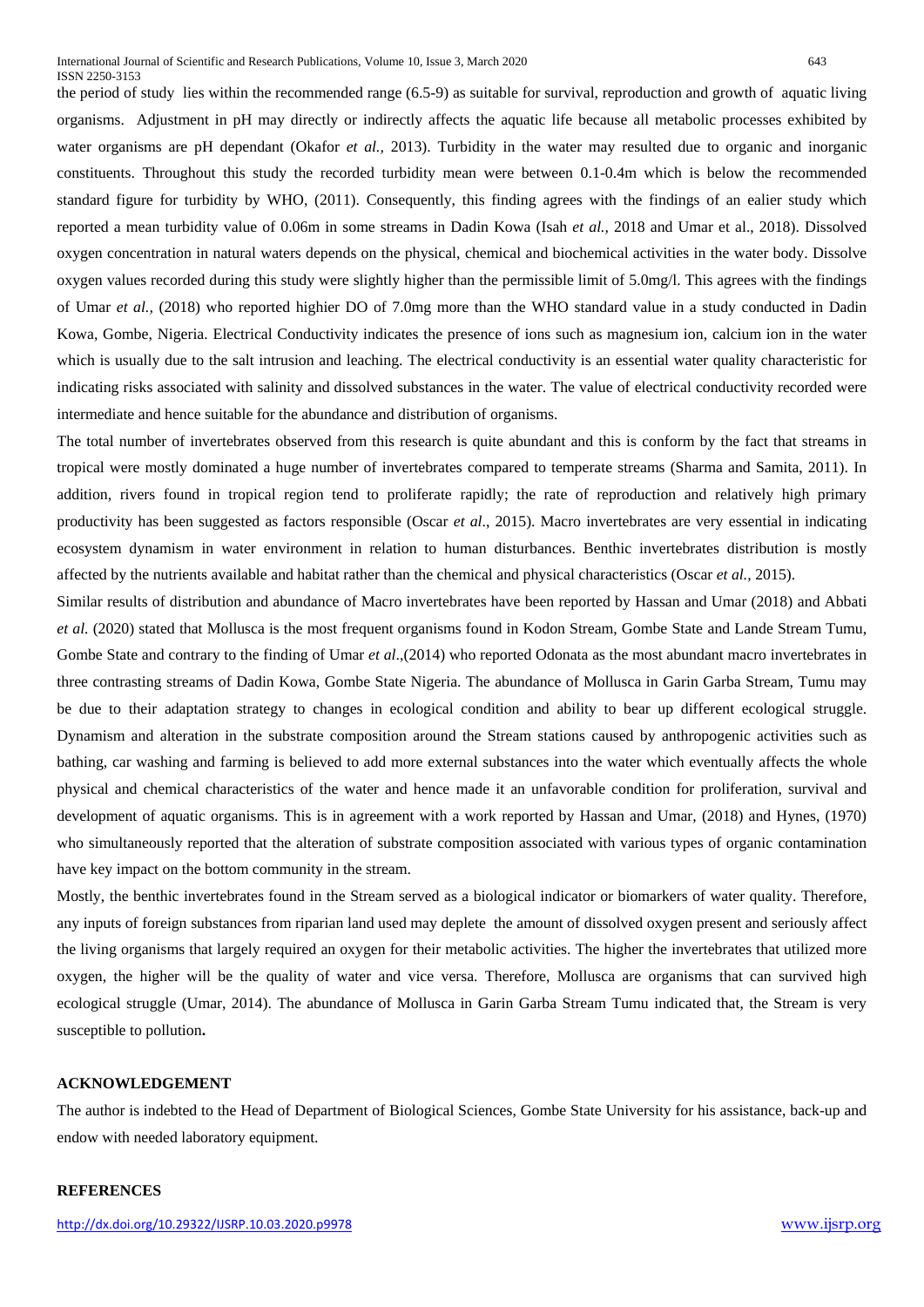- Abbati, M.A., Umar, U.F., and Alkali, A. (2020). Distribution and abundance of benthic macro invertebrates in Lande Stream Tumu, Gombe, Nigeria. *International Journal of Current Research,* 12(01)9178-9181.
- Akpomie, O.O.,Buzugbe, H.S. and Eze, P.M. (2014). Effects of Brewery Effluents on the Microbiological Quality of Ikpoba River and Surroundings Borehole Water in Benin-City, Nigeria. *British Microbiology Research Journal*, 5(1): 76-82.
- Alam, M.J., Islam, M., Muyen, Z., Mamun, M., and Islam, S. (2007). Water Quality Parameters along Rivers. *International Journal of Environmental Science and Technology*, 4: 159-167.
- Alrumman, S. A., El-kott, and A.F., Kehsk M.A.(2016) Water pollution: Source and treatment. *American journal of Environmental Engineering.* 6(3):88-98.
- Bibi, S., Khan, R. L., Nazir, R., (2016) Heavy metals in drinking water of LakkiMarwat District, KPK, Pakistan. *World applied sciences journal. 3*4(1):15-19.
- Faithful, J., and Finlayson, W. (2005). Water quality assessment for sustainable agriculture in the Wet Tropics—A communityassisted approach. Marine Pollution Bulletin. 31; 51(1):99-112.
- Hassan S.K. and Umar D.M. (2018). Macro Invertebrate Fauna of Kodon Stream, a Tropical Fresh Water in Gombe- Nigeria. *Greener Journal of Biological Sciences,* 8(2): 010-013.
- Hynes, H.B.N. (1970). The Ecology of Stream insects. Anniversary review Entomology. 15: 25-42.
- Hynes, H. B. N. (1974) The biology of polluted waters, University Press Liverpool. p. 20
- Isah, Z., Abubakar, K. A, Umar, D.M. and Hassan S.K. (2018): a study on phytoplanktonic composition in Dadinkowa dam, Gombe State, Nigeria. *Greener journal of biological sciences,* 8(2): 45-50.
- Kamal, D., Khan, A., Rahman, M. and Ahamed, F. (2007). Study on the Physicochemical Properties of Water of MouriRiver, Khulna, Bangladesh–Pakistan. *Journal of Biological Science*, 10: 710-717.
- Ojitiku, R.O., Habibu, S. and Kolo, R.J.(2017). Zooplankton abundance and diversity of River Kaduna and college of Agriculture and animal science dam (CAAS) Kaduna, Nigeria. *Nigerian Journal of Fisheries and Aquaculture,* 5(2):1-10.
- Oscar, O.U.,Kenneth., I. and Sana,M. (2015). Physico-chemical factors affecting Macro invertebrates distribution in the bottom sediments of Okhuo River. *Journal of natural sciences research.* 5 (5) 86-98.
- Samuel, P.O., Adakole, J.A, and Suleiman, B.(2015). Temporal and Spatial Physico-Chemical Parameters of River Galma, Zaria, Kaduna State, Nigeria. *Resources and Environment*. 5(4):110-23.
- Sharma, K.K. and Samita, C (2011). Macro invertebrates assemblages as biological indicators of pollution in a Central Himalayan River, Tawi (J&K). *International Journal of Biodiversity and conservation,* 3(5): 167-174.